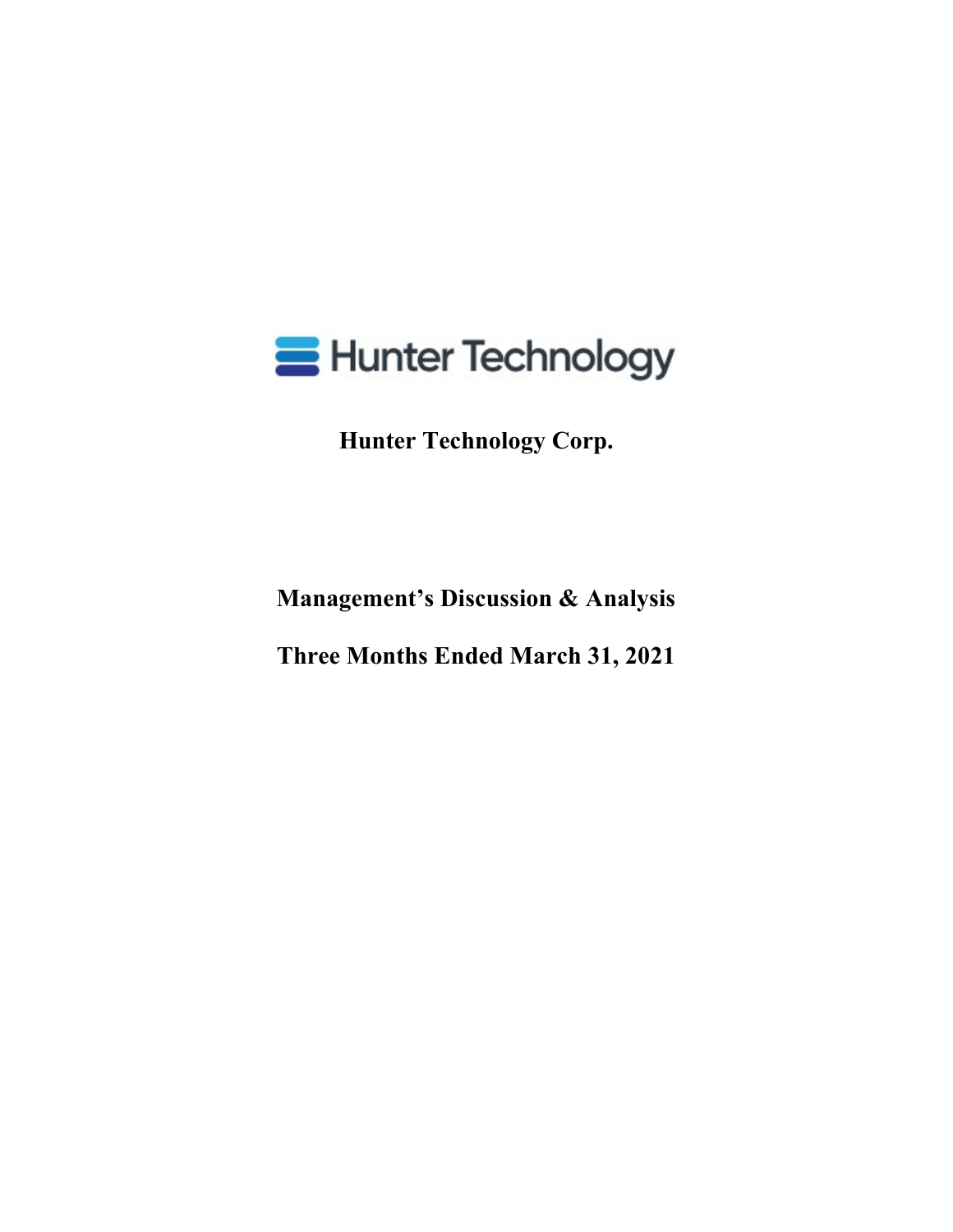## **DATE AND BASIS OF INFORMATION**

Hunter Technology Corp., (the "Company") is incorporated in British Columbia, Canada. The Company's primary operations is technology development of its two primary platforms ("**Platforms**") focused on, and targeted at, the physical oil market. First, the Company is developing a physical oil trading platform "*OilEx"* to enable independent crude oil producers to access a global market. Second, a supply chain intelligence service "*OilExchange*" providing analytical and market data tools.

Common shares of the Company are listed on the TSX Venture Exchange ("TSX-V") under the symbol "HOC", quoted on the OTC Markets Group ("OTCQB") under the symbol "HOILF", and quoted on the Frankfurt Stock Exchange under the symbol "RWPM". The Company's CUSIP number is 445737109 and its new ISIN is CA4457371090.

The Company's head office and registered and records office is located at Suite 1800 – 510 West Georgia St., Vancouver, BC, V6B 0M3, Canada.

Additional information relating to the Company can be found on the SEDAR website at www.sedar.com.

The current business focus of the Company is to develop, operate and manage the Company's modular technology platform comprising of two services that will be available as integrated modules or stand-alone services: a digital marketplace for physical oil transactions under the brand name *OilEx* (www.oilex.com) and an oil supply chain intelligence service under the brand name *OilExchange* (www.oilexchange.com).

- *OilEx* OilEx is a blockchain-based marketplace for hydrocarbons that enables international buyers of physical oil to connect with independent crude oil producers in a global market. By digitalizing the end-to-end transaction process, the platform creates transparency and trust between buyers and sellers through the entire supply chain, from production through sale and delivery. The platform is structured into four functional modules: Marketplace, Identity, Transactions, and Settlement. Each module includes core features to unlock greater efficiency throughout the trade lifecycle, provide more favorable economics for producers, enable global access to a fair market for all and promote the transition towards a more environmentally and ethically responsible ecosystem.
- *OilExchange -* OilExchange is a supply chain intelligence service aimed at corporate and sovereign users, using blockchain technology. It provides a full suite of data collection, monitoring and analytics functions enabling a real-time view along the physical oil trading supply chain. The service functions support tracking the production origin, storage, and trade of produced goods and their environmental, social and governance (ESG) impact as well as government royalty or tax payments and customs clearance information.

The flexible integration of the OilEx and OilExchange services provides synergy in combining a marketplace module with data tracking and analytics. Benefits include increased transparency and trust between parties, automated matching of offers, complete standardized transaction audit trails and support of the hydrocarbon industry in an environment of energy transition and increased focus on sustainability. For example, providing buyers with producer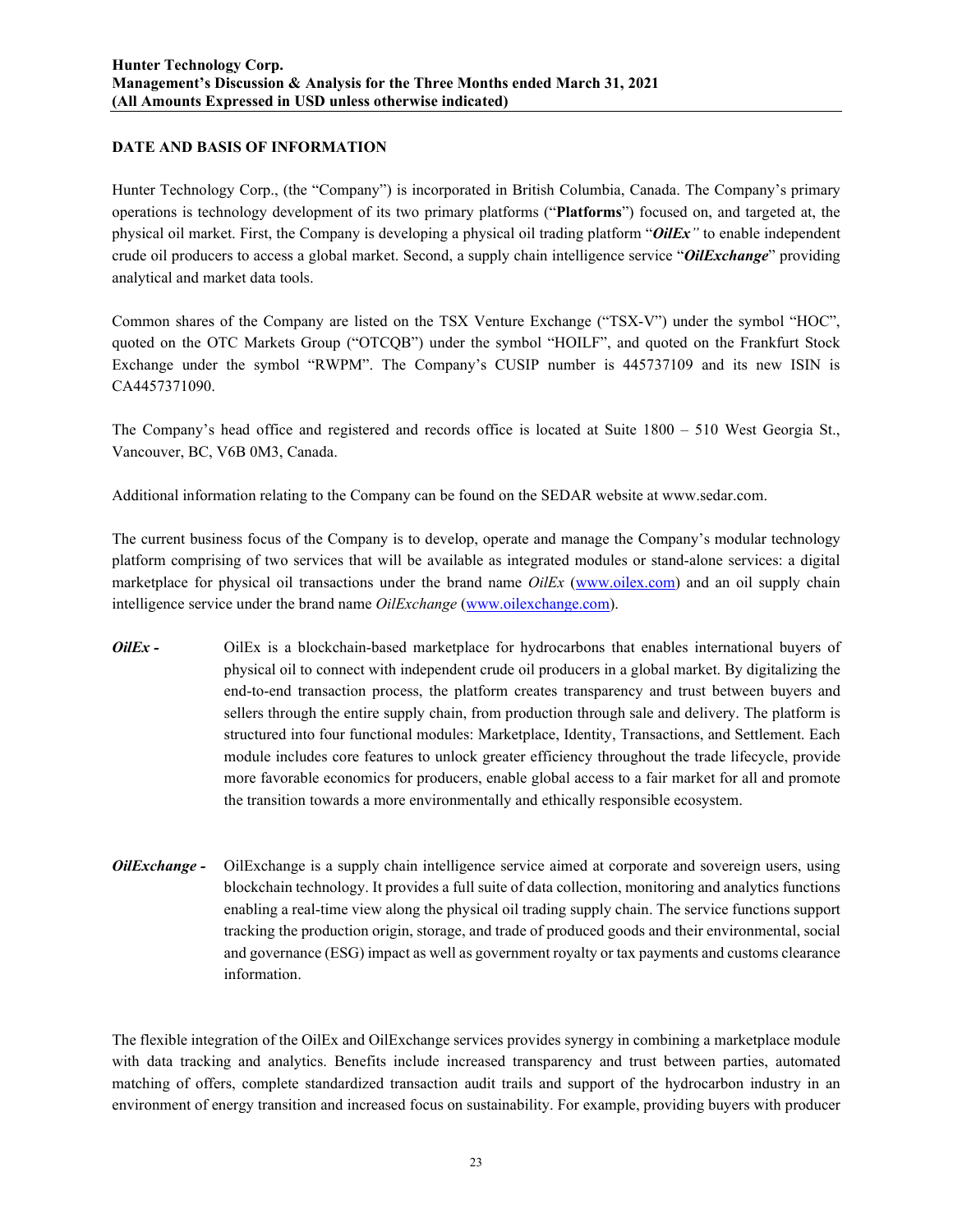ratings and data about the economic and environmental viability and responsibility of Exploration & Production (E&P) companies can incentivize producers to optimize operations for a lower carbon footprint or consider developing and reworking economically viable legacy brownfields as an alternative to greenfield production. This will support both buyers and producers to capitalize on the shifting investor appetite towards more socially and environmentally considerate operations.

The business of the Company involves a high degree of risk and there is no assurance that the Company will generate sufficient revenues to cover operating costs. Additional funds may be required to enable the Company to pursue such an initiative and the Company may be unable to obtain such financing on terms which are satisfactory to it. Furthermore, there is no assurance that the business will be profitable.

## **Liquidity and Going Concern**

The unaudited condensed interim consolidated financial statements were prepared on the basis that the Company will continue to operate as a going concern, which assumes that the Company will be able to realize its assets and discharge its liabilities in the normal course of business for the twelve-month period following the date of the consolidated financial statements. The Company has an accumulated deficit of \$122,316,200 and a working capital of \$454,274 as at March 31, 2021.

The financial statements were presented on a going concern basis of accounting. The consolidated financial statements do not reflect the adjustments to the carrying values of assets and liabilities and the reported expenses and balance sheet classifications that would be necessary were the going concern assumption deemed to be inappropriate. These adjustments could be material.

#### **Basis of Presentation**

The following Management's Discussion and Analysis ("MD&A") is dated May 25, 2021, and should be read in conjunction with the Company's unaudited condensed interim consolidated financial statements and related notes for the period ended March 31, 2021, as well as the consolidated financial statements and related notes, and MD&A for the year ended December 31, 2020. The referenced consolidated financial statements have been prepared by management and approved by the Company's Board of Directors. Unless otherwise noted, all financial information presented herein has been prepared in accordance with International Financial Reporting Standards ("IFRS") as issued by the International Accounting Standards Board ("IASB"). All financial information is in US dollars, unless otherwise indicated.

On November 2 2020, the Company forward split its share capital by issuing three (3) new common share without par value for every two (2) existing common shares without par value basis. All common shares and per share amounts have been restated to give retroactive effect to the share consolidation.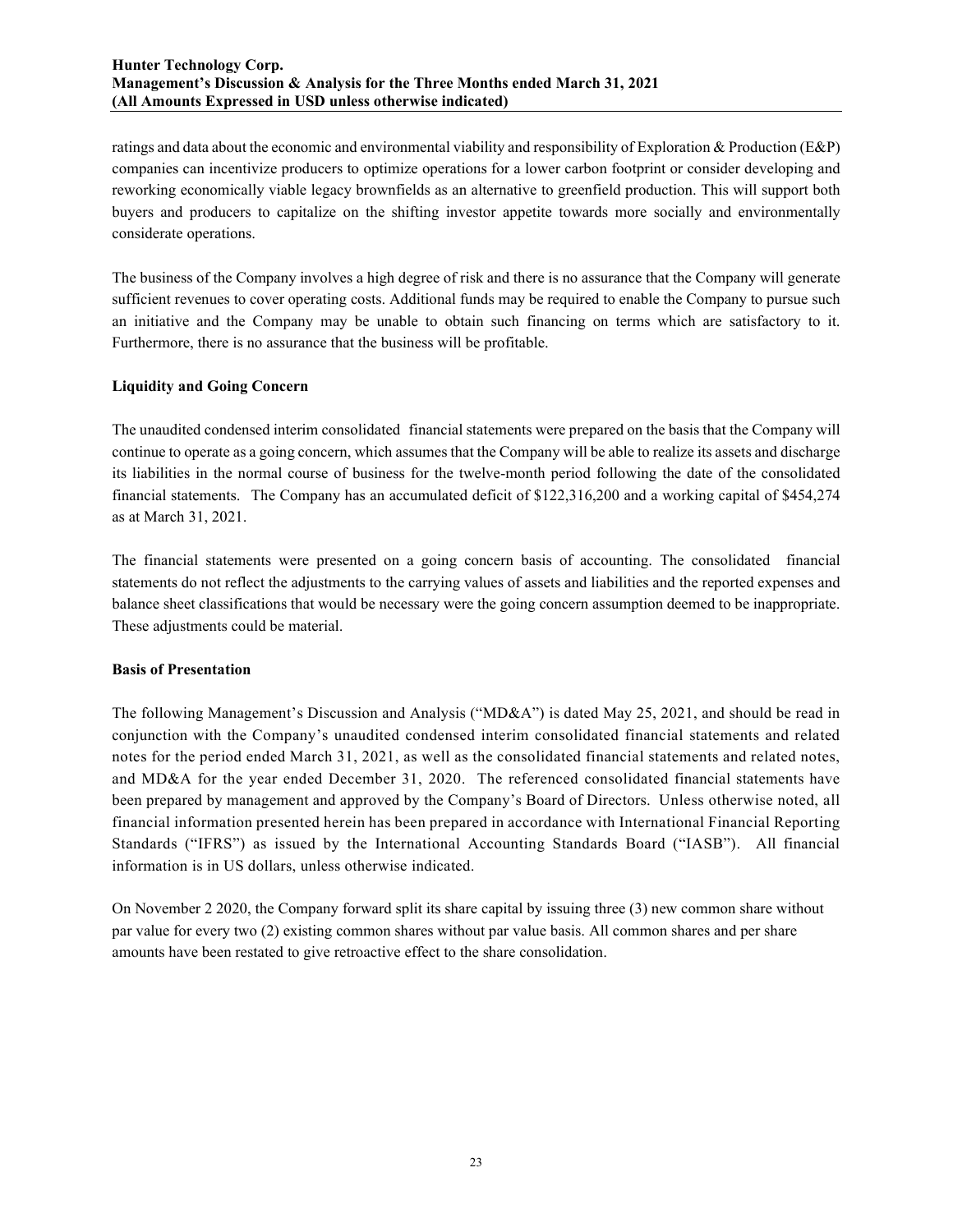### **Non-IFRS Financial Measures**

Certain financial measures in this MD&A, such as EBITDA, are not prescribed, do not have a standardized meaning defined by IFRS and, therefore, may not be comparable with the calculation of similar measures by other companies.

EBITDA is a non-IFRS measure that refers to income (loss) before interest, income taxes, depletion, depreciation, amortization, accretion and other non-cash items that impact the income statement such as stock-based compensation and gains or losses from asset sales, foreign currency translations and impairments.

## **BUSINESS OVERVIEW**

### **Overview Three Months Ended March 31, 2021**

The Company operates within the technology development sectors and is focused on to developing, operating and managing the Company's modular technology Platforms.

**Subsidiaries and Operations.** The operations of the Company include Hunter Technology Corp. (the Parent Company) and its wholly-owned subsidiaries. The following table lists the Company's principal operating subsidiaries, their jurisdiction of incorporation, and its percentage ownership of their voting securities as of the date of this report:

| <b>Subsidiary Name</b>                | <b>Jurisdiction</b> | Ownership<br>2021 | Ownership<br>2020 |  |  |
|---------------------------------------|---------------------|-------------------|-------------------|--|--|
| FinFabrik Limited <sup>(1)</sup>      | Hong Kong           | $100\%$           | $0\%$             |  |  |
| FinFabrik (ShenZhen) Limited (1)      | China               | 100%              | $0\%$             |  |  |
| Hunter Technology Holdings Ltd. (2)   | England & Wales, UK | $100\%$           | $0\%$             |  |  |
| Digiledger Holdings AG <sup>(3)</sup> | Switzerland, Baar   | 100%              | $0\%$             |  |  |
| Hunter Oil Management Corp.           | Florida, USA        | $100\%$           | 100%              |  |  |
| Hunter Oil Production Corp.           | Florida, USA        | $100\%$           | 100%              |  |  |

(1) Acquired December 31, 2020

(2) Entity formed September 23, 2020

(3) Entity formed November 20, 2020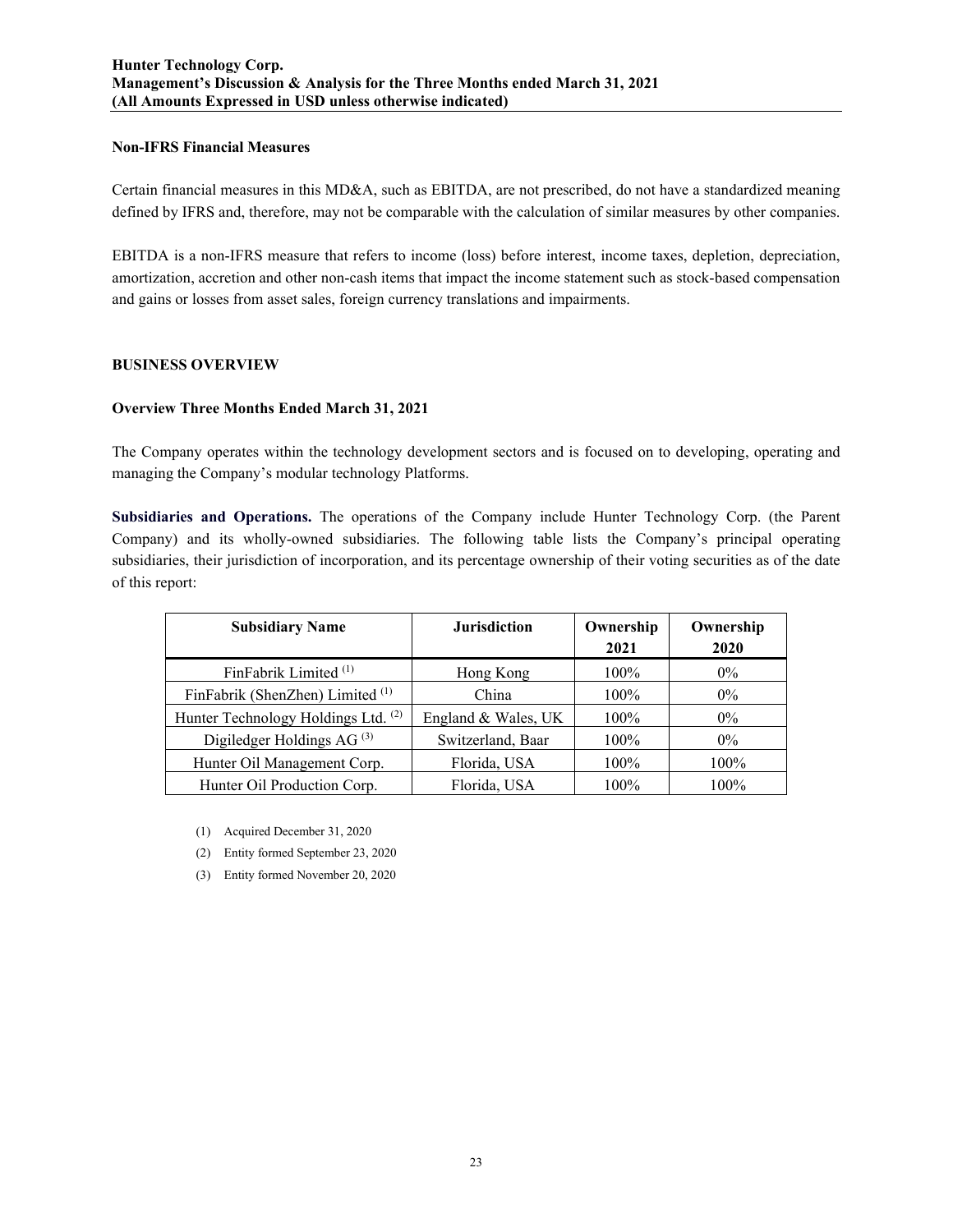## **OVERALL PERFORMANCE**

|                                                                             | <b>Three Months Ended</b><br>March 31, |               |            |
|-----------------------------------------------------------------------------|----------------------------------------|---------------|------------|
|                                                                             | 2021                                   |               | 2020       |
| <b>Expenses</b>                                                             |                                        |               |            |
| General and administrative                                                  | \$<br>206,068                          | <sup>\$</sup> | 33,492     |
| Management fees and consulting                                              | 66,500                                 |               | 98,174     |
| Salaries and wages                                                          | 184,253                                |               |            |
| Platform development                                                        | 169,798                                |               |            |
| Foreign currency loss (gain)                                                |                                        |               | 84.403     |
| Amortization of intangibles                                                 | 286,375                                |               |            |
| Stock-based compensation                                                    | 190,201                                |               |            |
| Total expenses                                                              | 1,103,195                              |               | 216,069    |
| <b>Loss before taxes</b>                                                    | (1,103,195)                            |               | (216,069)  |
| Deferred income tax recovery                                                | (47, 252)                              |               |            |
| Net loss for the period                                                     | \$<br>(1,055,943)                      | \$            | (216,069)  |
| Other comprehensive (income) loss                                           |                                        |               |            |
| Foreign currency translation adjustment                                     | (1,954)                                |               |            |
| <b>Total comprehensive loss</b>                                             | \$<br>(1,053,988)                      | \$            | (216,069)  |
|                                                                             |                                        |               |            |
| Total comprehensive loss per share - basic<br>and diluted                   | \$<br>(0.02)                           | \$            | (0.01)     |
| Weighted average number of common shares<br>outstanding - basic and diluted | 45,334,655                             |               | 19,891,118 |

## **BUSINESS HIGHLIGHTS**

### **Development of the Business**

On November 2, 2020 the Company completed the transition from an oil and gas exploration company to become a technology focused company to further develop the Company's Platforms.

On December 31, 2020, the Company acquired all the outstanding shares of FinFabrik Limited ("FinFabrik"), a financial technology development company based in Hong Kong. The three months ended March 31, 2021 represents the first full quarter of operations following the acquisition of FinFabrik, with operations focused solely on the development of the Company's Platforms.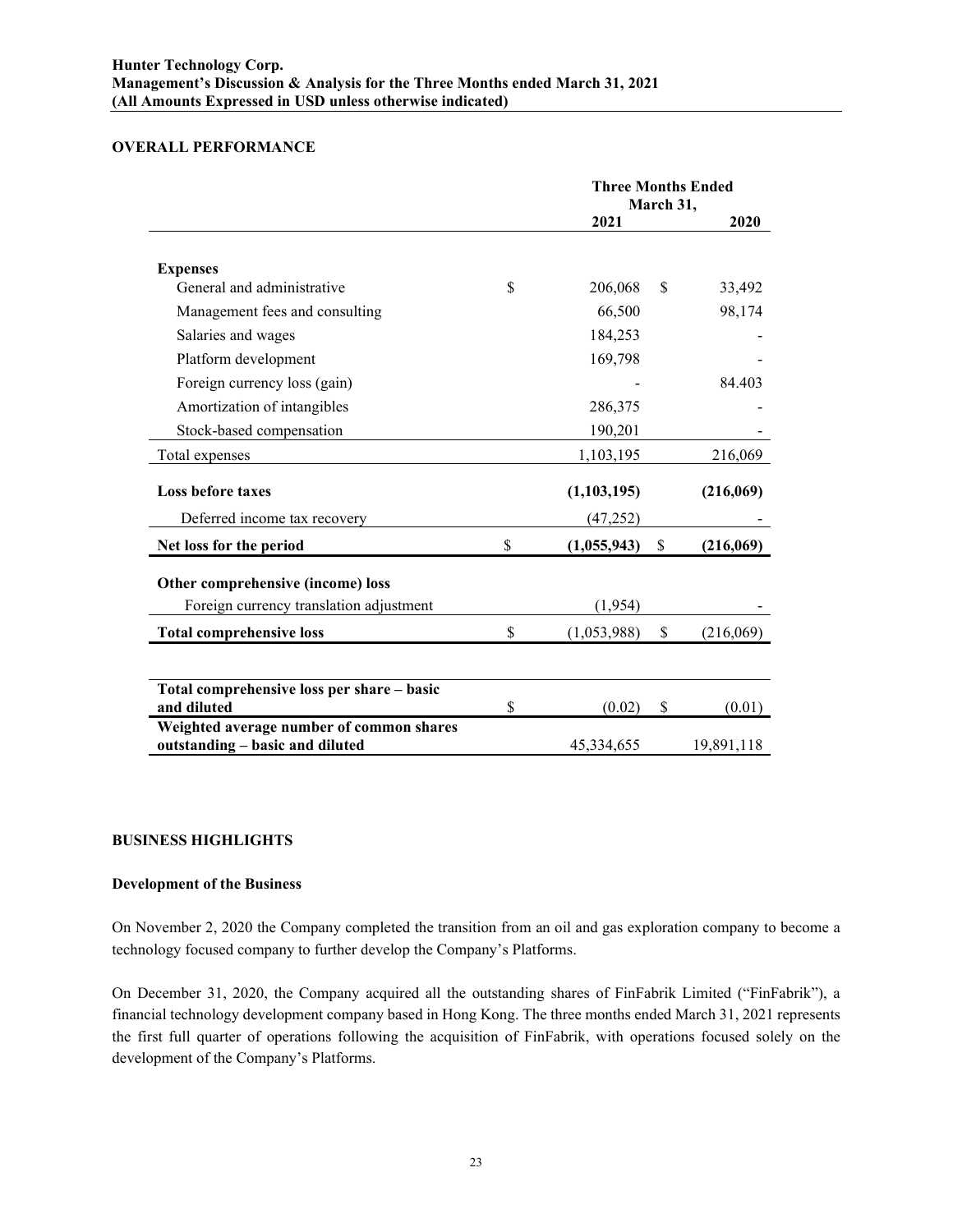### **Acquisition**

On December 31, 2020, the Company acquired all the outstanding shares of FinFabrik Limited ("FinFabrik"), a financial technology development company based in Hong Kong. The total consideration was paid by the issuance of 12,110,204 common shares of the Company, and \$250,000 in cash.

At the time of the acquisition, the Company determined that Finfabrik constituted a business, as defined under IFRS 3, Business Combinations, and accounted for it as such. The Company has recognized the identifiable assets acquired and liabilities assumed at their fair values on the acquisition date.

The following table presents the purchase price allocations at the acquisition date:

| <b>Consideration paid:</b>         |                   |
|------------------------------------|-------------------|
| Cash                               | \$<br>250,000     |
| Shares                             | 8,685,097         |
| <b>Total consideration paid</b>    | \$<br>8,935,097   |
|                                    |                   |
| Less: Value of net assets acquired |                   |
| <b>Assets</b>                      |                   |
| Cash                               | \$<br>48,271      |
| Other receivables                  | 22,771            |
| Prepaid expenses                   | 18,463            |
| Due from related parties           | 2,531             |
| Equipment                          | 4,720             |
| Intangible assets                  | 4,582,000         |
| Goodwill                           | 5,271,274         |
| <b>Total</b> assets                | \$<br>9,950,030   |
|                                    |                   |
| <b>Liabilities</b>                 |                   |
| Accounts payable                   | \$<br>(108,010)   |
| Payments received in advance       | (150, 893)        |
| Deferred tax liability             | (756,030)         |
| <b>Total liabilities</b>           | \$<br>(1,014,933) |
| Net assets acquired                | \$<br>8,935,097   |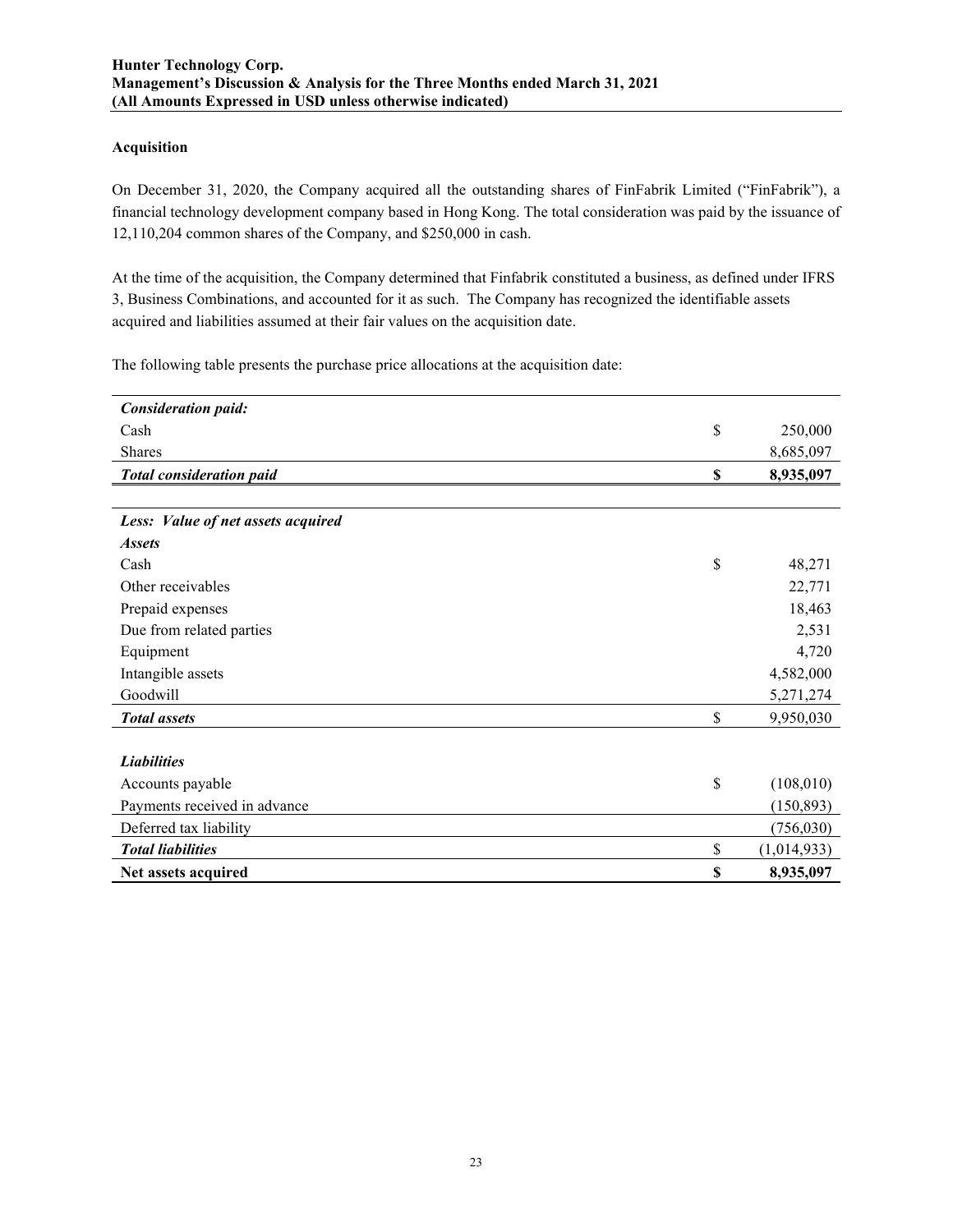### **DISCUSSION OF OPERATIONS**

### **Platform Development**

During the three months ended March 31, 2021 the Company incurred development costs of \$169,798 relating to the development of OilEx and OilExchange that were expensed and not capitalized as intangible assets. As this was the first full quarter of operations subsequent to the Company's change of business, there were no expenses incurred during the same period in 2020. The platform development expenses incurred were as follows:

|                        | Three Months Ended March 31, |         |   |      |
|------------------------|------------------------------|---------|---|------|
|                        |                              | 2021    |   | 2020 |
| Consultants            | \$                           | 6,500   | S |      |
| Depreciation           |                              | 464     |   |      |
| Office & general       |                              | 5,373   |   |      |
| Professional fees      |                              | 12,210  |   |      |
| Rent                   |                              | 19,158  |   |      |
| Software & IT services |                              | 2,888   |   |      |
| Wages & salaries       |                              | 118,485 |   |      |
| Loss on asset disposal |                              | 4,720   |   |      |
| Total                  |                              | 169,798 | S |      |

## **General & Administrative**

General and administrative expenses for three months ended March 31, 2021 and 2020, were as follows:

|                                | Three Months Ended March 31, |         |   |        |
|--------------------------------|------------------------------|---------|---|--------|
|                                |                              | 2021    |   | 2020   |
| Accounting & Audit             | S                            | 56,928  | S | 9,280  |
| Advertising and communications |                              | 68,970  |   |        |
| Legal                          |                              | 36,050  |   |        |
| Office and general             |                              | 18,003  |   | 15,955 |
| Regulatory                     |                              | 16,118  |   | 8,257  |
| Travel and accommodation       |                              | 10,000  |   |        |
| Total                          |                              | 206,068 |   | 33,492 |

General and administrative expenses for the three months ended March 31, 2021 increased \$172,576 compared to the same period in 2020. Accounting and audit fees increased as a result of audit requirements related to the FinFabrik acquisiton incurred in Q1. Both legal costs and regulatory costs increased as compared to Q1 as a result of developments of the business and integration of FinFabrik. In addition, advertising and communications increased \$68,970 to support business development communications for the company's OilEx and OilExchange platforms.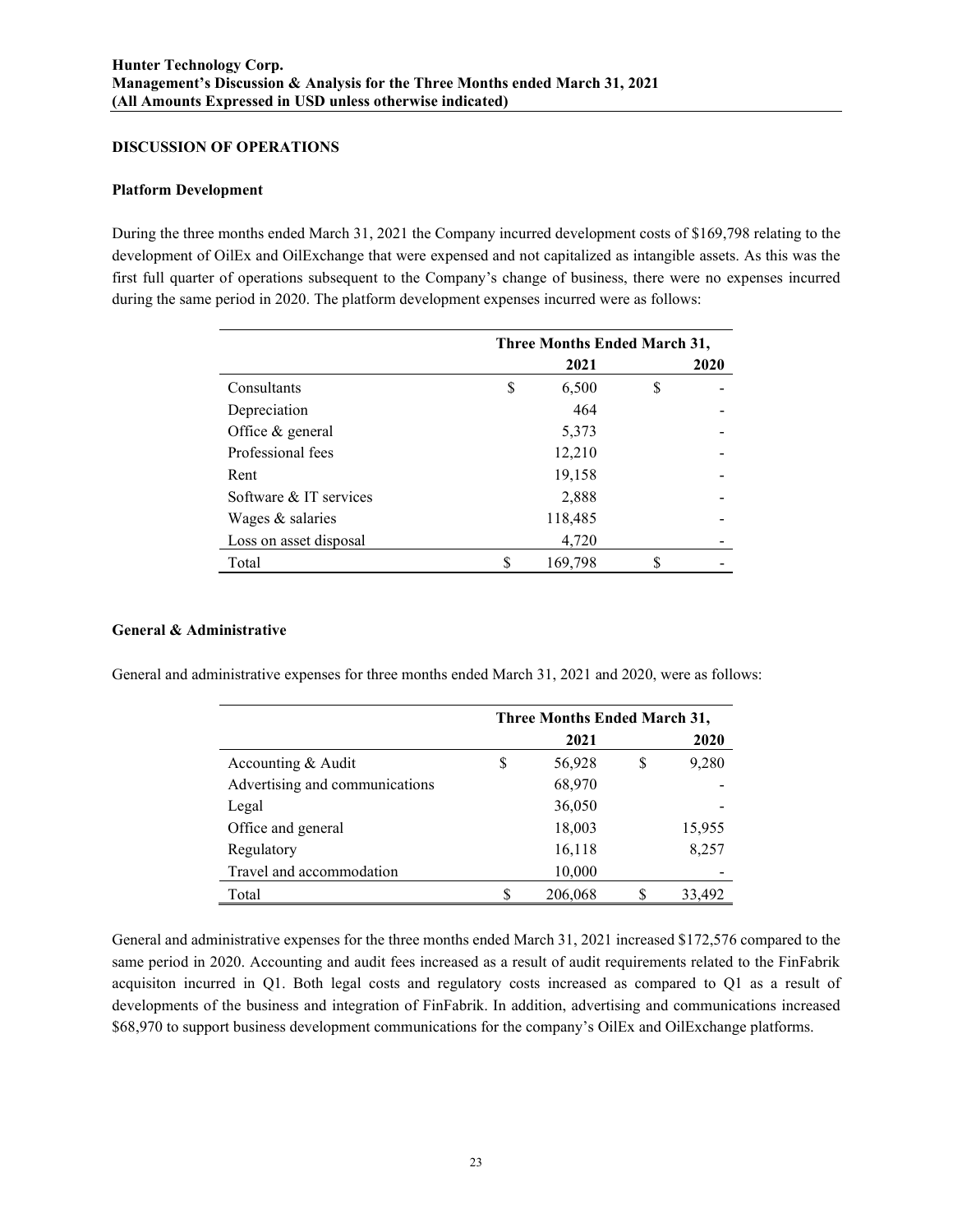### **Salaries & Wages**

During the three months ended March 31, 2021 the Company incurred salaries and wages of \$184,253 to the Company's new executive officers. For the same period in 2020 all senior officers and directors were compensated through management fees. The increase of salaries and wages also included a non-recurring one-time payment of \$100,000 to the new senior officers of the Company as a result of the FinFabrik acquisition.

## **Management Fees**

Management fees decreased by \$31,674 for the three months ended March 31, 2021 as compared to the same period in 2020. The decrease was a result of changes in the CEO position during Q1 that resulted in fees being paid to new senior officers as salaries and not as management fees.

### **Stock-Based Compensation**

Stock-based compensation expense is a non-cash expense that is based on the fair values of stock options granted and amortized over the vesting periods of the options. During the year ended December 31, 2020 the company granted 2,880,000 stock options and various exercise prices and vesting provisions. The Company recognized approximately \$190,201 in stock-based compensation expense related to the scheduled vesting of these options during the three months ended March 31, 2021. The compensation expense was based on the estimated fair value of the options on the grant date in accordance with the fair value method of accounting for stock-based compensation. The remaining \$310,857 compensation expense will be recognized over the remaining vesting schedule.

During the three months ended March 31, 2020, the Company did not recognize any stock-based compensation expense.

## **Foreign Exchange Gain (Loss)**

The Company's functional currency and presentational currency, as determined under International Accounting Standard ("IAS") 21, *The Effects of Changes in Foreign Exchange Rates*, is the United States dollar. During the three months ended March 31, 2021. The Company's intangible asset acquisitions were incurred in the United States dollar, operating expenses incurred in United States dollar, Hong Kong dollar, and Canadian dollar, and all historical equity issuances of the Canadian parent which are denominated in Canadian dollars. There will continue to be an impact from currency translation and exchange gains and losses. The average Canadian/US dollar exchange rate was \$0.74 and \$0.75 for the three months ended March 31, 2021 and 2020. The average HongKong/US dollar exchange rate was \$0.13 for the three months ended March 31, 2021.

## **Earnings before Interest, Taxes, Depreciation, and Amortization (EBITDA) Reconciliation**

With the recent change of business model of the Company and the current stage of development of its technology platforms, management does not believe that EBITDA is currently a useful measure of the business development operations. Once the Company has achieved revenue streams from its existing platforms, the Company intends to revisit the EBITDA and profitability metrics.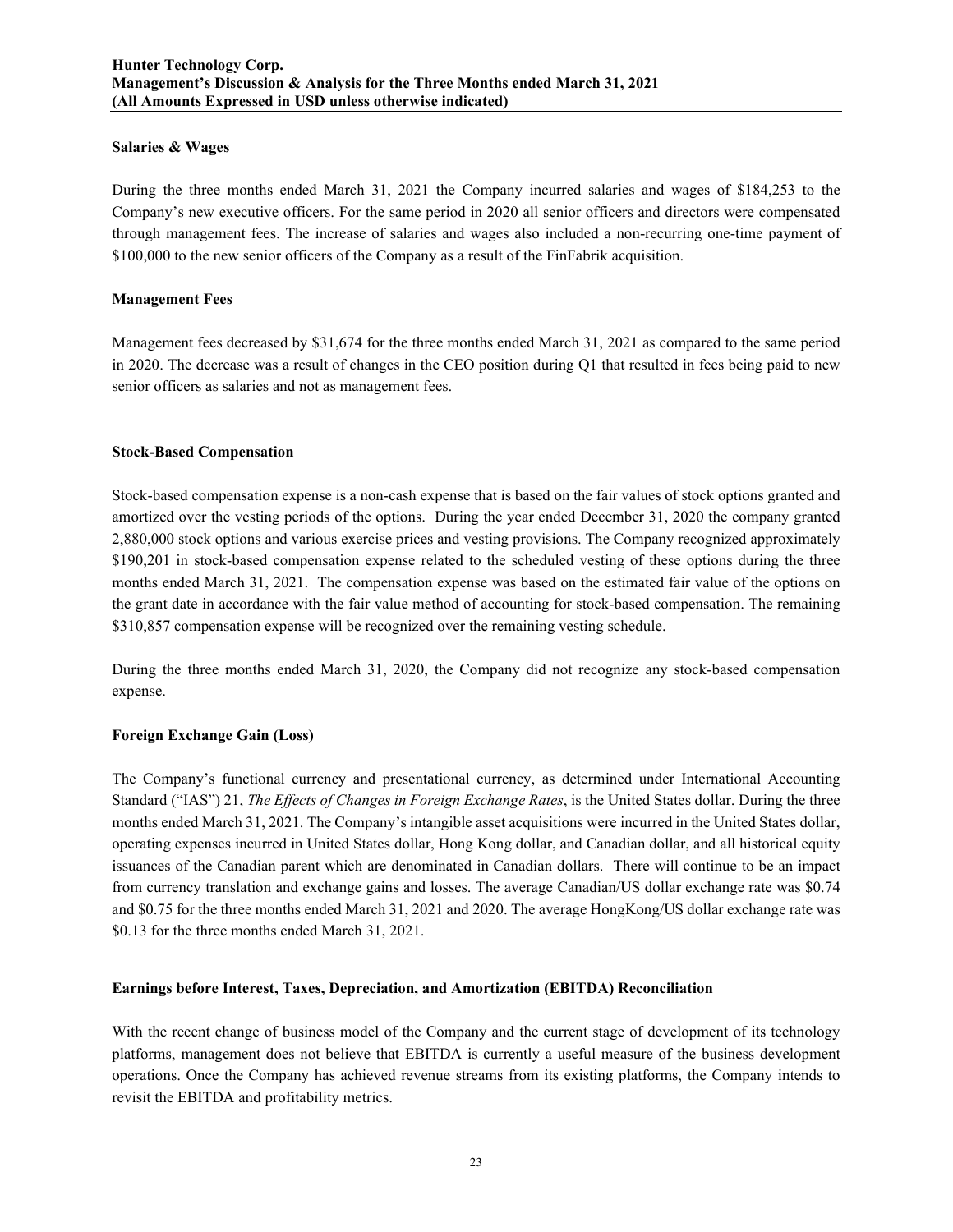## **LIQUIDITY AND CAPITAL RESOURCES**

The Company had unrestricted cash balances of \$818,639 and \$1,635,936, as of March 31, 2021 and December 31, 2020 respectively. The Company has \$454,274 of working capital available as of March 31, 2021.

The Company anticipates that additional technology and/or business development may require additional funding. The Company will consider all available sources of financing to develop such projects, including equity, bank and mezzanine debt, asset sales and joint venture arrangements.

While the consolidated financial statements were prepared on the basis that the Company will continue to operate as a going concern, which assumes that the Company will be able to realize its assets and discharge its liabilities in the normal course of business for the twelve-month period following the date of these consolidated financial statements, certain conditions and events cast significant doubt on the validity of this assumption. For the three months ended March 31, 2021, the Company had negative cash flows from operations of \$841,729 and, at March 31, 2021, an accumulated deficit of \$122,316,200. The Company also expects to incur further losses during the future development of its business. The Company's ability to continue as a going concern is dependent upon its ability to successfully launch its technology platforms, achieve profitable operations, and/or raise additional capital from equity or debt financing options. Although the Company has been successful in obtaining financing, there is no assurance that it will be able to obtain adequate financing in the future or that such financing will be on terms acceptable to the Company.

## **QUARTERLY RESULTS OF OPERATIONS AND SELECT FINANCIAL DATA**

## **Summary of Quarterly Information:**

## **Quarterly Revenue, Loss, and Earing Per Share:**

*(In 000's except for per share amounts)*

|                        | For the three months ended |  |               |  |               |  |                      |
|------------------------|----------------------------|--|---------------|--|---------------|--|----------------------|
|                        | Mar 31, 2021               |  | Dec 31, 2020  |  | Sept 30, 2020 |  | <b>June 30, 2020</b> |
| Revenues               | $\sim$                     |  | $\sim$        |  | $\sim$        |  |                      |
| Net comprehensive loss | (1,054)                    |  | (661)         |  | (139)         |  |                      |
| Per share- basic       | (0.02)                     |  | (0.02)        |  | (01)          |  | (.01)                |
| Per share – diluted    | .02)                       |  | $.02^{\circ}$ |  |               |  | (.01)                |

|                        | For the three months ended |              |  |               |  |               |              |
|------------------------|----------------------------|--------------|--|---------------|--|---------------|--------------|
|                        |                            | Mar 31, 2020 |  | Dec 31, 2019  |  | Sept 30, 2019 | Jun 30, 2019 |
| Revenues               |                            | $\sim$       |  | $\sim$        |  | $\sim$        |              |
| Net comprehensive loss |                            | (216)        |  | (142)         |  | (139)         | (66)         |
| Per share-basic        |                            | (0.02)       |  | (0.01)        |  | (.01)         | 0.01         |
| Per share - diluted    |                            | .02)         |  | $.01^{\circ}$ |  | .01)          | 0.01         |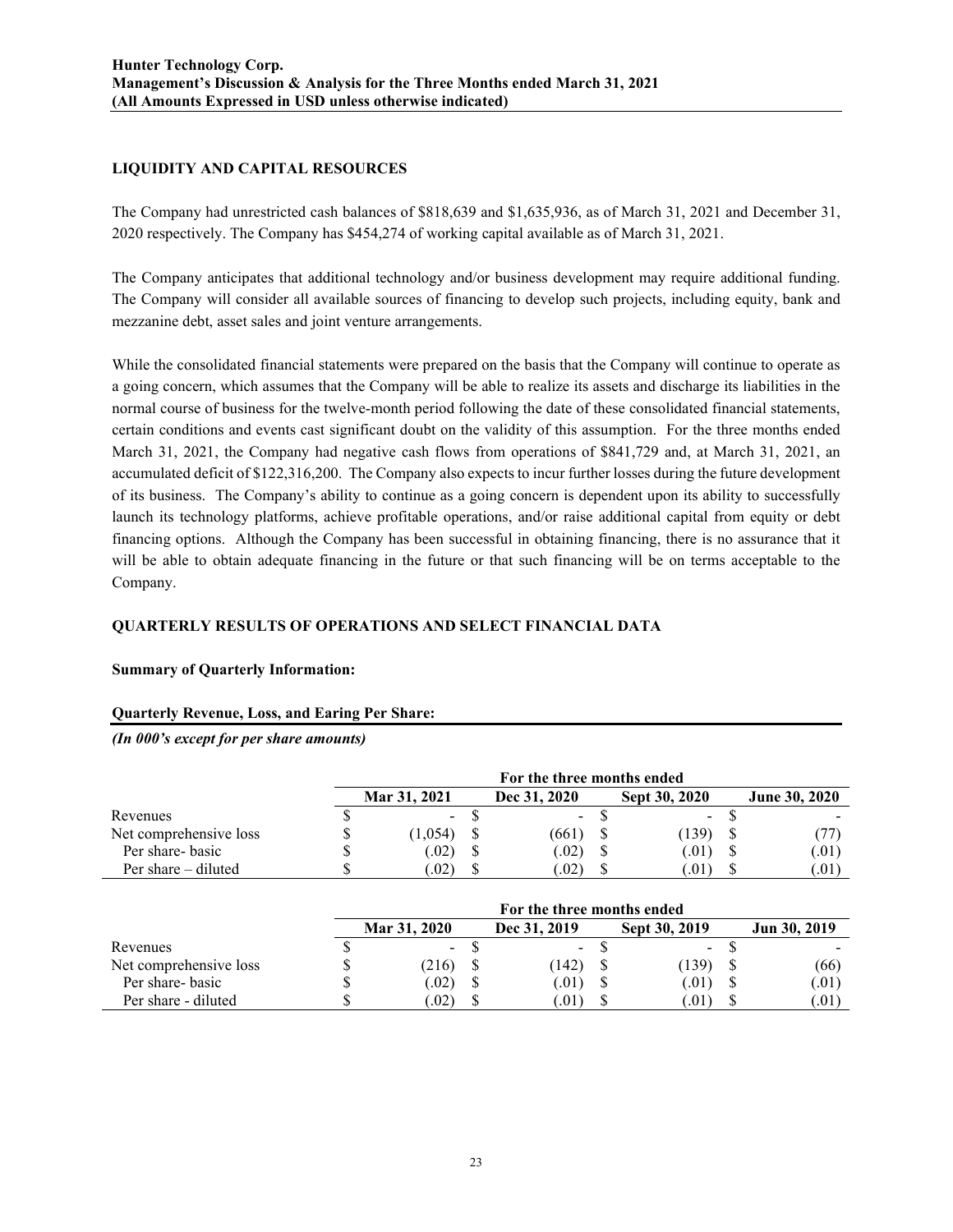# **DISCLOSURE OF CONTROLS, PROCEDURES AND INTERNAL CONTROLS OVER FINANCIAL REPORTING**

As a TSX Venture Exchange issuer, the Company's officers are not required to certify the design and evaluation of operating effectiveness of the Company's disclosure controls and procedures ("DC&P") or its internal controls over financial reporting ("ICFR"). The Company maintains DC&P designed controls to ensure that information required to be disclosed in reports filed or submitted is accumulated and communicated to management, including the Chief Executive Officer and the Chief Financial Officer, as appropriate, to allow timely decisions regarding required disclosure. In addition, the Chief Executive Officer and the Chief Financial Officer have designed controls over financial reporting to provide reasonable assurance regarding the reliability of financial reporting and the preparation of consolidated financial statements for external purposes in accordance with generally accepted accounting principles. Due to its size, the small number of employees, the scope of its current operations and its limited liquidity and capital resources, there are inherent limitations on the Company's ability to design and implement on a costeffective basis the DC&P and ICFR procedures, the effect of which may result in additional risks related to the quality, reliability, transparency and timeliness of its interim filings and other reports. There have been no changes in ICFR since the year ended December 31, 2020.

## **OFF-BALANCE SHEET ARRANGEMENTS**

The Company does not have any special purpose entities nor is it party to any arrangements that would be excluded from the consolidated balance sheet.

## **RELATED PARTY TRANSACTIONS**

A total \$13,125 included in accounts payable is due to related parties as at March 31, 2021 (2020 - \$Nil). As at March 31, 2021, amounts due from related parties was \$4,638.

During the three months ended March 31, 2021, the Company incurred expenses from transactions with two related parties identified below.

The Company was party to a management services agreement with a company controlled by the Company's former Executive Chairman. The Company incurred \$20,000 in management fees, office rent and office expenses during the three months ended March 31, 2021 and (2020 - \$60,000). The management services agreement operates on a monthto-month basis.

The Company incurred management consulting fees paid \$37,500 to a company controlled by the CFO during the three months ended March 31, 2021 (2020 - \$20,174).

## **CRITICAL ACCOUNTING ESTIMATES**

Estimates and underlying assumptions are reviewed on an ongoing basis and involve significant estimation uncertainty which have a significant risk of causing adjustments to the carrying amounts of assets and liabilities. Revisions to accounting estimates are recognized in the period in which the estimates are reviewed and for any future periods affected. Significant judgments, estimates and assumptions made by management in the consolidated financial statements are outlined below: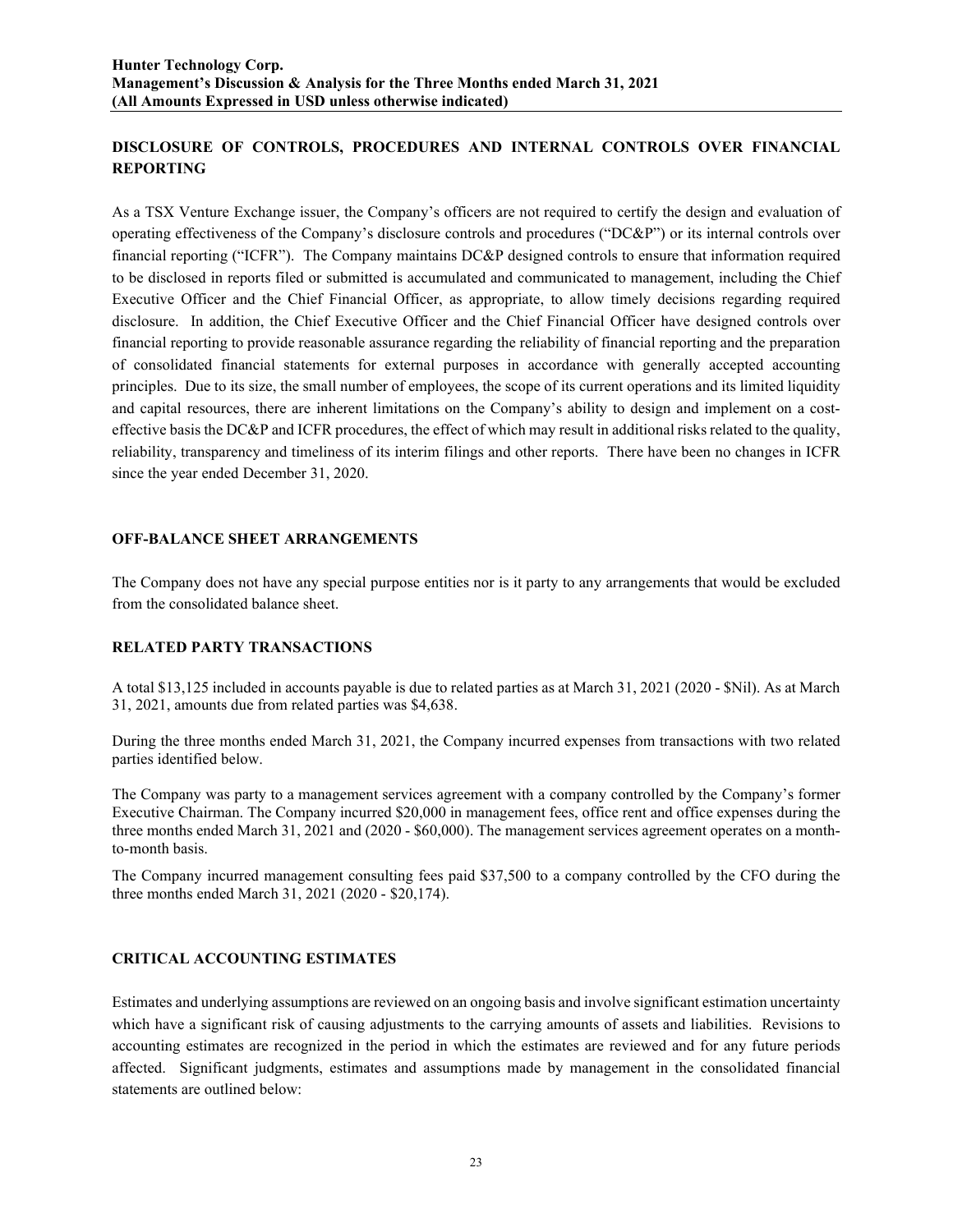*Impairment of assets:* The Company evaluates its assets for possible impairment at the CGU level. The determination of CGUs requires judgement in defining the smallest grouping of integrated assets that generate identifiable cash inflows that are largely independent of the cash inflows of other assets or groups of assets. The assessment of any impairment of these assets is dependent upon estimates of recoverable amounts that take into account factor such as economic and market condition and useful lives of the assets.

*Business Combinations:* The Company determines and allocates the purchase price of an acquired company to the tangible and intangible assets acquired and liabilities assumed as of the business combination date in accordance with IFRS 3 Business Combinations. The purchase price allocation process requires management to make significant estimates and assumptions, including fair value estimates, as of the acquisition date.

While management uses their best estimates and assumptions as a part of the purchase price allocation process to accurately value assets acquired and liabilities assumed at the business combination date, the estimates and assumptions are inherently uncertain and subject to refinement. As a result, during the purchase price allocation period, which is within one year from the acquisition date, management records adjustments to the assets acquired and liabilities assumed with the corresponding offset to goodwill.

*Goodwill:* Goodwill resulting from the acquisition of a business is carried at cost at the date of the acquisition less impairment losses, if any. For impairment testing purposes, goodwill is allocated to each of the Company's cashgenerating units (or groups of cash-generating units) that is expected to benefit from the synergies of the combination. A cash-generating unit to which goodwill has been allocated is tested for impairment annually, or more frequently when there is an indicator that the cash-generating unit may be impaired. Management will evaluate goodwill for impairment annually as of December 31. While management uses their best estimate and assumptions to assess goodwill for impairment, there are inherent uncertainties in projecting future cash flows.

*Accrued Liabilities:* The Company estimates and recognizes liabilities for future retirement obligations and restoration of oil and gas development wells. These provisions are based on estimated costs, which take into account the anticipated method and extent of restoration. Actual costs are uncertain, and estimates can vary as a result of changes to relevant laws and regulations, the emergence of new restoration techniques, operating experience and prices. The expected timing of future retirement may change due to these factors.

*Deferred Income Tax Assets:* Assessing the recoverability of deferred income tax assets requires significant estimates related to expectations of future taxable income based on forecasted cash flows from operations as well as interpretations and judgements on uncertain tax positions of applicable tax laws. Such judgements include determining the likelihood of tax positions being successfully challenged by tax authorities based on information from relevant tax interpretations and tax laws. To the extent such interpretations are challenged by the tax authorities or future cash flows and taxable income differ significantly from estimates, the ability to realize deferred tax assets recorded at the balance sheet date may be compromised. Judgements are made by management to determine the likelihood of whether deferred income tax assets at the end of the reporting period will be realized from future taxable earnings.

## **NEW ACCOUNTING STANDARDS**

There are no new accounting standards effective for the period ended March 31, 2021 that have a material impact on the Company.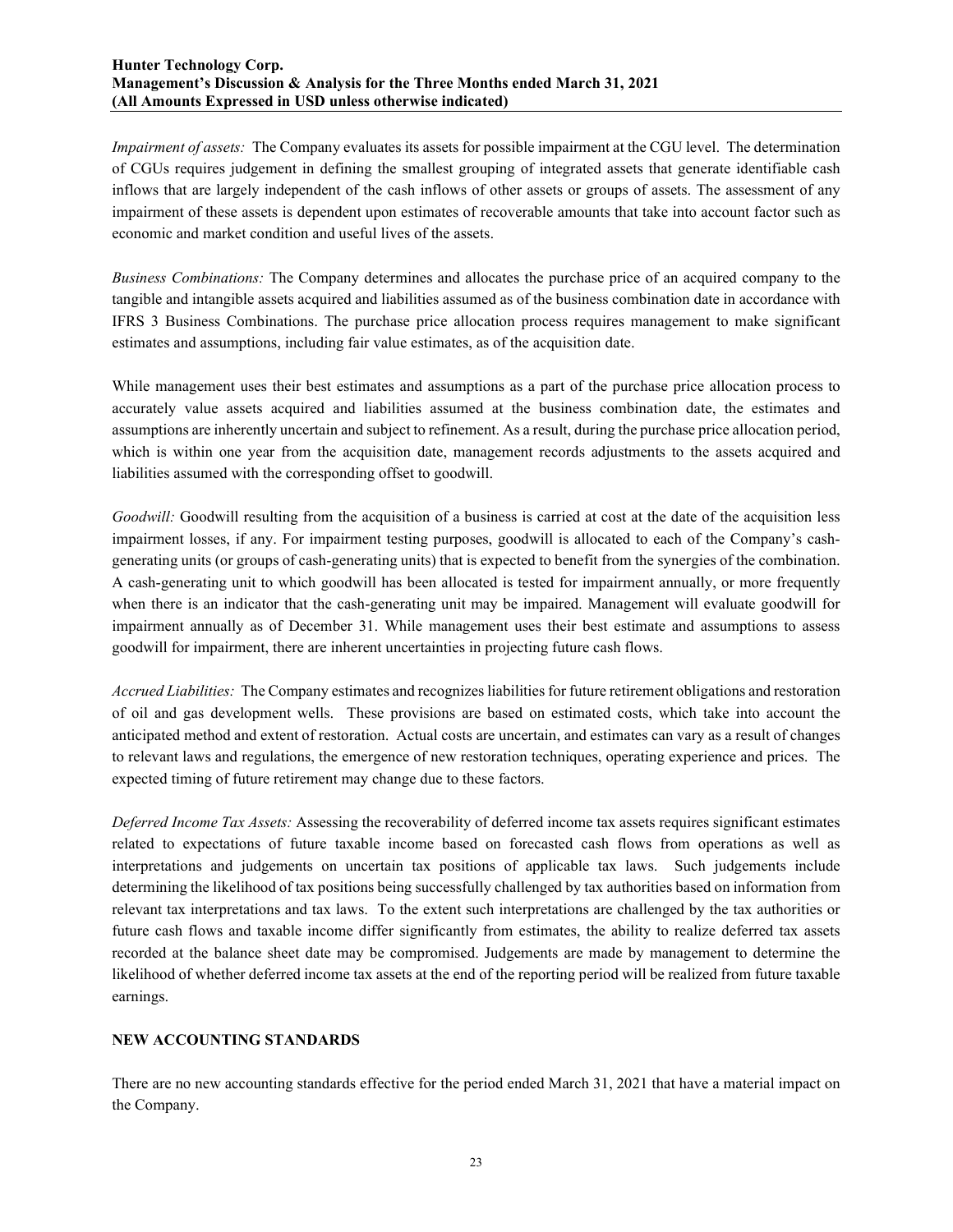## **FUTURE ACCOUNTING PRONOUNCEMENTS**

There are no other IFRS or IFRIC interpretations that are not yet effective that would be expected to have a material impact on the Company.

## **POTENTIAL RISKS AND UNCERTAINTIES**

The technology development industry is highly competitive and, in addition, exposes the Company to a number of risks. Technological development involves a high degree of risk, which even a combination of experience, knowledge and careful evaluation may not be able to overcome. It is also highly capital intensive and the ability to complete a development project may be dependent on the Company's ability to raise additional capital. In certain cases, this may be achieved only through joint ventures or other relationships, which would reduce the Company's ownership interest in the project. There is no assurance that development operations will prove successful.

## **Risks Associated with Financial Assets and Liabilities**

The Company is exposed to financial risks arising from its financial assets and liabilities. Financial risks include market risks (such as commodity prices, foreign exchange and interest rates), credit risk and liquidity risk. The future cash flows of financial assets or liabilities may fluctuate due to movements in market prices and the exposure to credit and liquidity risks. Disclosures relating to exposure risk are provided in detail as follows:

## **Credit Risk**

Credit risk is the risk of an unexpected loss if a customer or counterparty to a financial instrument fails to meet its contractual obligations. The Company's financial instruments exposed to concentrations of credit risk are primarily cash and cash equivalents, including restricted cash, and accounts receivable. The Company has little exposure to credit risk as all of its deposits and related receivable are with major financial institutions or government related receivables.

## **Liquidity Risk**

Liquidity risk is the risk that the Company will not be able to meet its financial obligations as they fall due. The Company's approach to managing liquidity risk is to ensure, as far as possible, that it will always have sufficient liquidity to meet liabilities when due. At March 31, 2021, the Company had cash of \$818,639, excluding restricted cash of \$27,371. The Company is dependent on raising funds by borrowings, equity issues, or asset sales to finance its ongoing operations, capital expenditures and acquisitions. The contractual maturity of the majority of accounts payable is within three months or less. The Company has historically financed its expenditures and working capital requirements through the sale of common stock or, on occasion, through the issuance of short-term debt.

## **Foreign Exchange Risk**

Substantially all of the Company's assets and expenditures are either denominated in or made with US dollars or Hong Kong Dollars. Considering this and the current US Hong Kong dollar currency peg, the Company has very limited exposure to foreign exchange risk in relation to existing commitments or assets denominated in a foreign currency. The Company also incurs administrative expenses in Canadian dollars, but has chosen not to enter into any foreign exchange contracts since its Canadian dollar working capital balances are not significant to the consolidated entity.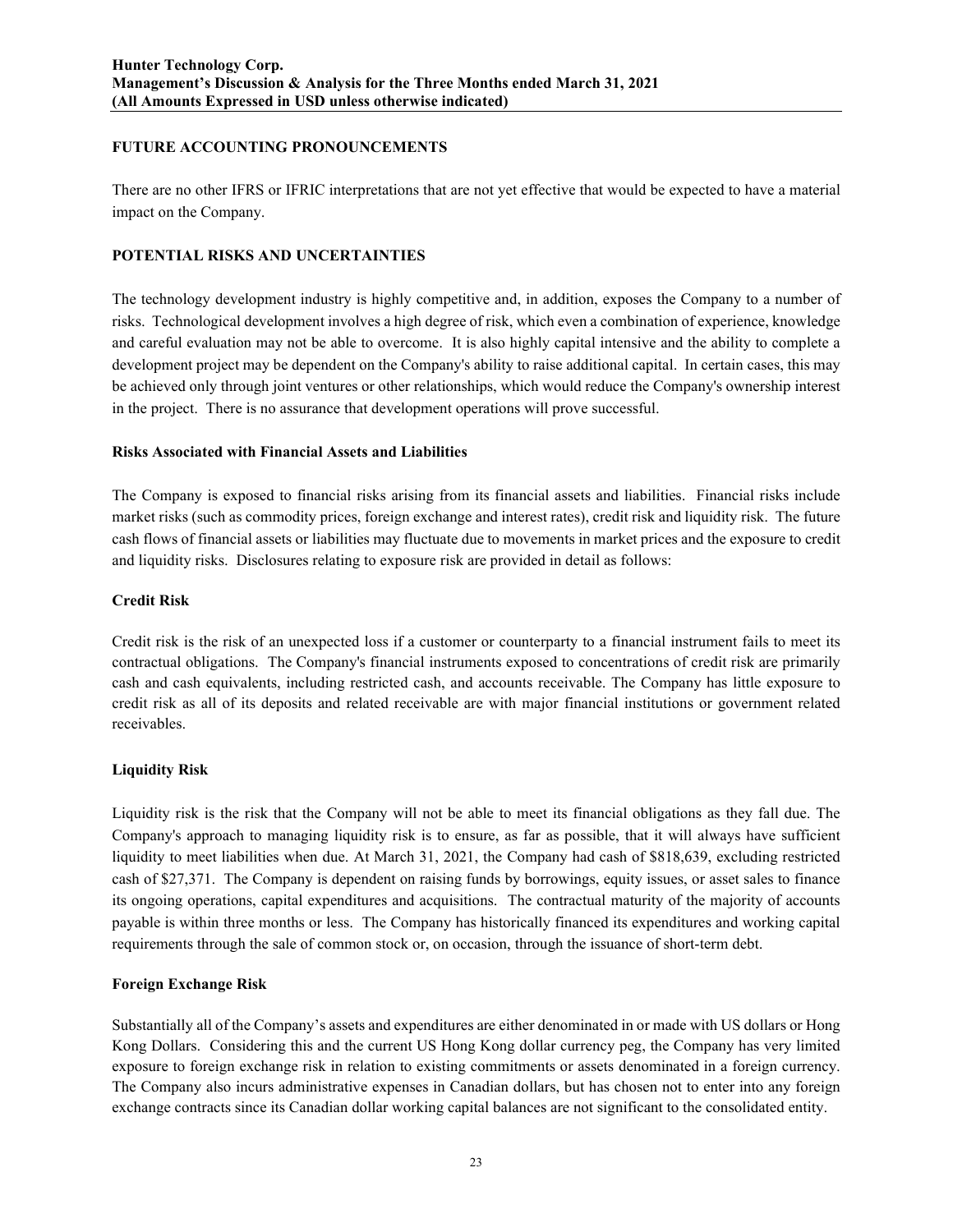### **Additional Financing**

To the extent that external sources of capital, including the issuance of additional common shares, become limited or unavailable, the Company's ability to make necessary capital investments to maintain or expand its software development activities will be impaired.

### **Commodity Price Risk**

The Company is no longer exposed to commodity price risk following the sale of its discontinued operations.

### **Dependence on Key Personnel**

The Company has a small management and development team and the loss of a key individual or the inability to attract suitably qualified personnel in the future could materially and adversely affect the Company's business.

### **Foreign Investments**

The Company expects that its platform development activities will take place principally outside of Canada for the foreseeable future. As such, the Company's operations are subject to a number of risks over which it has no control. These risks may include risks related to economic, social or political instability or change, terrorism, hyperinflation, currency non-convertibility or instability, changes of laws affecting foreign ownership, government participation, taxation, working conditions, rates of exchange, exchange control, exploration licensing, petroleum and export licensing and export duties as well as government control over domestic oil and gas pricing. The Company endeavors to operate in such a manner in order to minimize and mitigate its exposure to these risks. However, there can be no assurance that the Company will be successful in protecting itself from the impact of all of these risks.

## **COVID-19**

In March 2020, the World Health Organization declared coronavirus COVID-19 a global pandemic. This contagious disease outbreak, which has continued to spread, and any related adverse public health developments, has adversely affected workforces, economies, and financial markets globally, potentially leading to an economic downturn. The Company continues to monitor and, where possible, mitigate any risks associated with COVID-19.

#### **Market Risks**

The Company is subject to normal market risks including fluctuations in foreign exchange rates and interest rates. While the Company manages its operations in order to minimize exposure to these risks, the Company has not entered into any derivatives or contracts to hedge or otherwise mitigate this exposure.

## **SUBSEQUENT EVENTS**

There are no material undisclosed subsequent events as of the date of this MD&A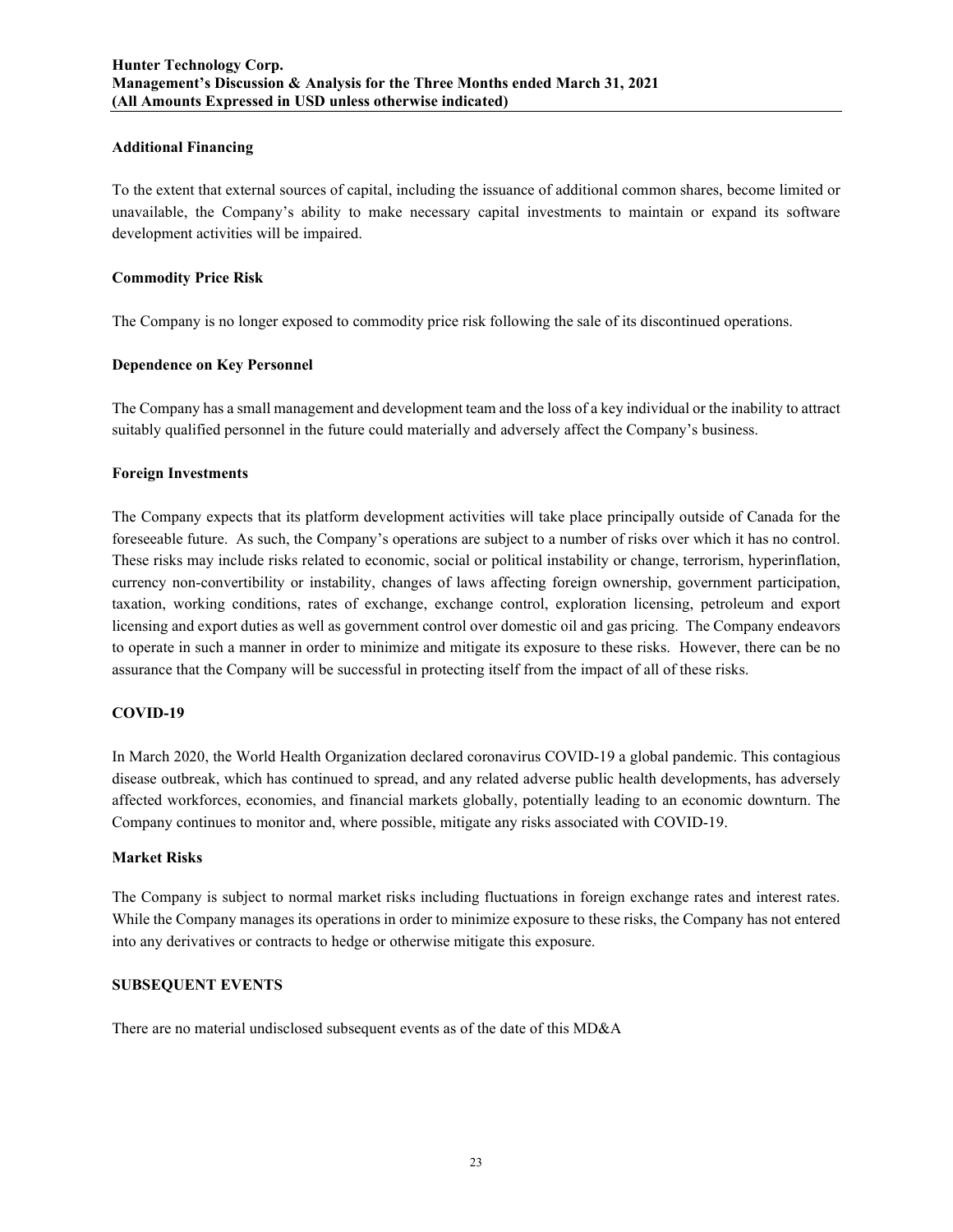## **OTHER MD&A INFORMATION NOT DISCLOSED ELSEWHERE**

#### **Disclosure of Share Capital**

Authorized capital:

 25 million preference shares of no par value; Unlimited common shares of no par value.

Issued and outstanding at May 25, 2021:

45,334,655 common shares.

A summary of the stock option activity during the three months ended March 31, 2021 is as follows:

|                                       | Number of<br><b>Options</b> |
|---------------------------------------|-----------------------------|
| <b>Outstanding, December 31, 2020</b> | 2,880,000                   |
| Granted                               |                             |
| Forfeited                             | (965,000)                   |
| <b>Outstanding, March 31, 2021</b>    | 1,915,000                   |

No stock options were issued or outstanding during the comparative period in 2020.

As at May 25, 2021 the Company has 1,915,000 stock options outstanding with a weighted average exercise price of \$0.74 per common share.

#### **Forward-Looking Statements**

Certain statements contained in this Management's Discussion and Analysis and in certain documents incorporated by reference into this Management's Discussion and Analysis contain estimates and assumptions which management are required to make regarding future events and may constitute forward-looking statements within the meaning of applicable securities laws. Management's assessment of future operations, drilling and development plans and timing thereof, other capital expenditures and timing thereof, methods of financing capital expenditures and the ability to fund financial liabilities, expected commodity prices and the impact on the Company and the impact of the adoption of future changes in accounting standards may constitute forward-looking statements under applicable securities laws and necessarily involve risks including, without limitation, risks associated with oil and gas exploration, development, exploitation, the flexibility of capital funding plans and the source of funding therefore; production, marketing and transportation, loss of markets, volatility of commodity prices, the effect of the Company's risk management program, including the impact of derivative financial instruments; currency fluctuations, imprecision of reserve estimates, environmental risks, competition from other producers, inability to retain drilling rigs and other services, incorrect assessment of the value of acquisitions, failure to realize the anticipated benefits of acquisitions, the inability to fully realize the benefits of the acquisitions, delays resulting from or inability to obtain required regulatory approvals and ability to access sufficient capital from internal and external sources.